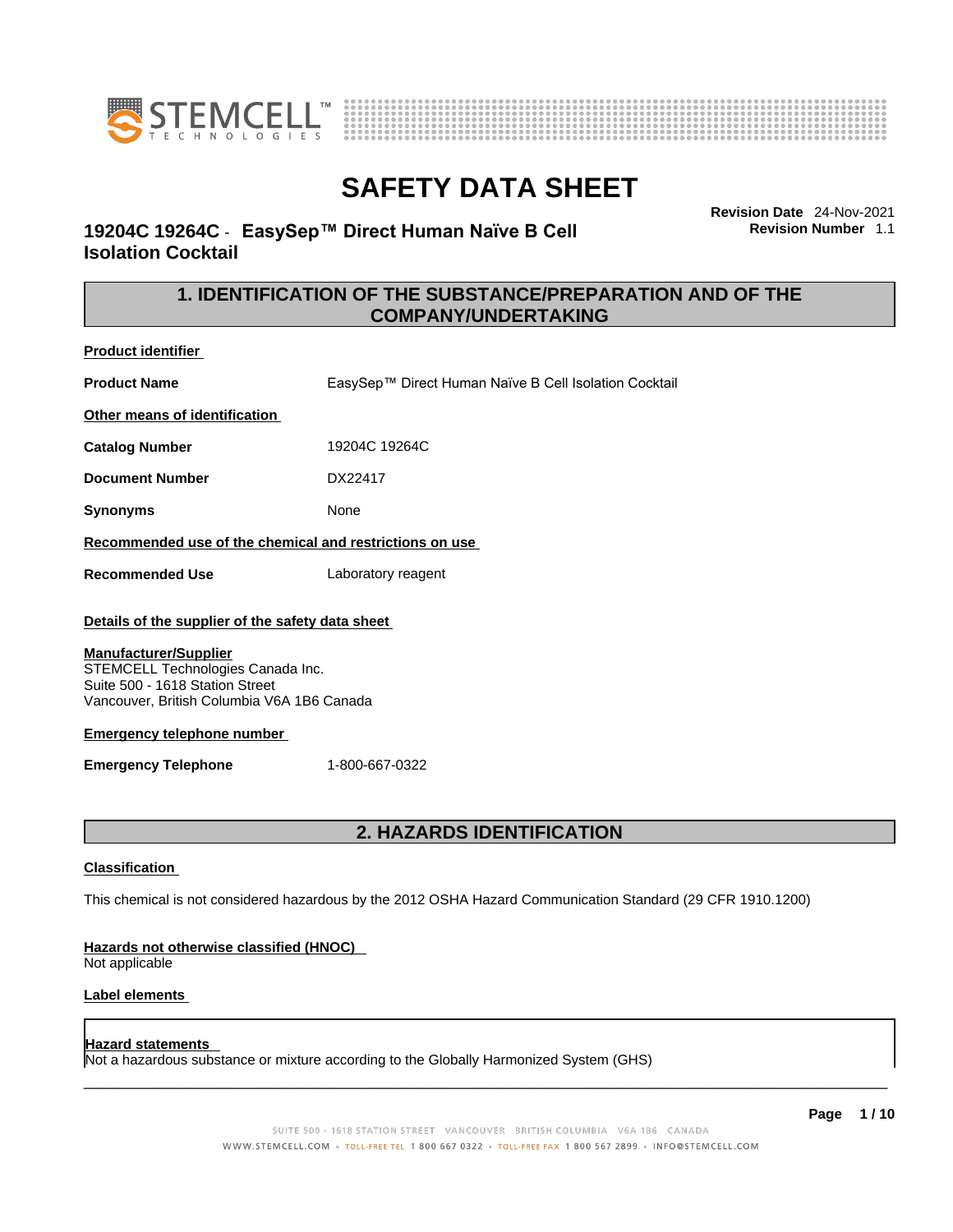



### \_\_\_\_\_\_\_\_\_\_\_\_\_\_\_\_\_\_\_\_\_\_\_\_\_\_\_\_\_\_\_\_\_\_\_\_\_\_\_\_\_\_\_\_\_\_\_\_\_\_\_\_\_\_\_\_\_\_\_\_\_\_\_\_\_\_\_\_\_\_\_\_\_\_\_\_\_\_\_\_\_\_\_\_\_\_\_\_\_\_\_\_\_ **Revision Date** 24-Nov-2021 **19204C 19264C** - **EasySep™ Direct Human Naïve B Cell Isolation Cocktail**

The product contains no substances which at their given concentration, are considered to be hazardous to health.

**Appearance** Clear **Physical state** Liquid **Odor** No data available

**Revision Number** 1.1

**Other Information** 

Not applicable

**Unknown acute toxicity** 0 % of the mixture consists of ingredient(s) of unknown toxicity

0 % of the mixture consists of ingredient(s) of unknown acute oral toxicity

0 % of the mixture consists of ingredient(s) of unknown acute dermal toxicity

0 % of the mixture consists of ingredient(s) of unknown acute inhalation toxicity (gas)

0 % of the mixture consists of ingredient(s) of unknown acute inhalation toxicity (vapor)

0 % of the mixture consists of ingredient(s) of unknown acute inhalation toxicity (dust/mist)

### **3. COMPOSITION/INFORMATION ON INGREDIENTS**

#### **Substance**

Not applicable.

#### **Mixture**

Not a hazardous substance or mixture according to the Globally Harmonized System (GHS)

\*The exact percentage (concentration) ofcomposition has been withheld as a trade secret.

### **4. FIRST AID MEASURES**

#### **Description of first aid measures**

| <b>Inhalation</b>   | Remove to fresh air.                                                                                                    |
|---------------------|-------------------------------------------------------------------------------------------------------------------------|
| Eye contact         | Rinse thoroughly with plenty of water for at least 15 minutes, lifting lower and upper eyelids.<br>Consult a physician. |
| <b>Skin contact</b> | Wash skin with soap and water.                                                                                          |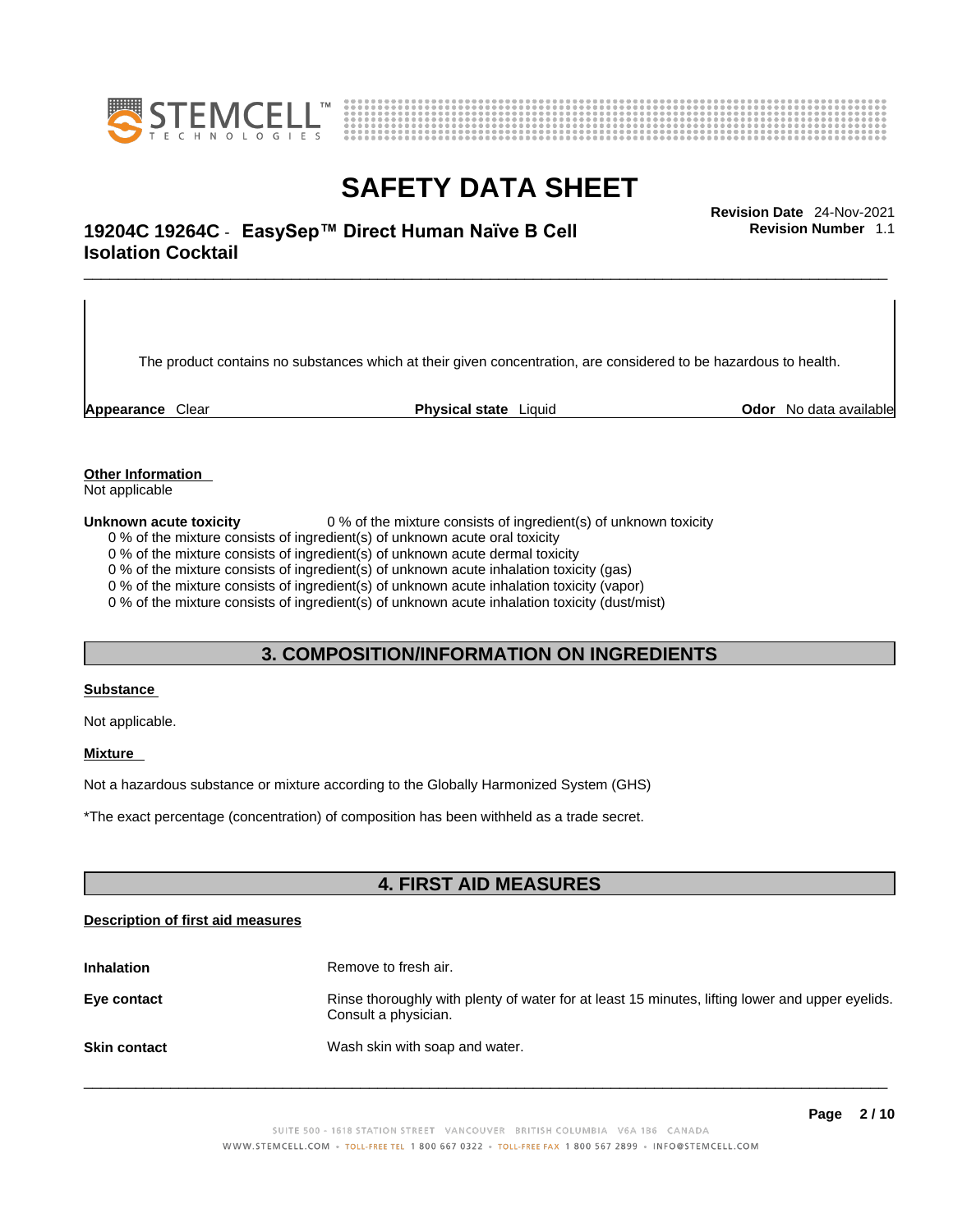



### \_\_\_\_\_\_\_\_\_\_\_\_\_\_\_\_\_\_\_\_\_\_\_\_\_\_\_\_\_\_\_\_\_\_\_\_\_\_\_\_\_\_\_\_\_\_\_\_\_\_\_\_\_\_\_\_\_\_\_\_\_\_\_\_\_\_\_\_\_\_\_\_\_\_\_\_\_\_\_\_\_\_\_\_\_\_\_\_\_\_\_\_\_ **Revision Date** 24-Nov-2021 **19204C 19264C** - **EasySep™ Direct Human Naïve B Cell Isolation Cocktail**

**Ingestion** Clean mouth with water and drink afterwards plenty of water. **Most important symptoms and effects, both acute and delayed Symptoms** No information available. **Indication of any immediate medical attention and special treatment needed Note to physicians** Treat symptomatically. **5. FIRE-FIGHTING MEASURES Suitable Extinguishing Media** Use extinguishing measures that are appropriate to local circumstances and the surrounding environment. **Unsuitable extinguishing media** CAUTION: Use of water spray when fighting fire may be inefficient. **Specific hazards arising from the chemical** No information available. **Explosion data Sensitivity to Mechanical Impact** None. **Sensitivity to Static Discharge** None. **Special protective equipment for fire-fighters** Firefighters should wear self-contained breathing apparatus and full firefighting turnout gear. Use personal protection equipment. **6. ACCIDENTAL RELEASE MEASURES Personal precautions, protective equipment and emergency procedures Personal precautions** Ensure adequate ventilation. **Environmental precautions** 

**Environmental precautions** See Section 12 for additional Ecological Information.

#### **Methods and material for containment and cleaning up**

**Methods for containment** Prevent further leakage or spillage if safe to do so.

 $\_$  ,  $\_$  ,  $\_$  ,  $\_$  ,  $\_$  ,  $\_$  ,  $\_$  ,  $\_$  ,  $\_$  ,  $\_$  ,  $\_$  ,  $\_$  ,  $\_$  ,  $\_$  ,  $\_$  ,  $\_$  ,  $\_$  ,  $\_$  ,  $\_$  ,  $\_$  ,  $\_$  ,  $\_$  ,  $\_$  ,  $\_$  ,  $\_$  ,  $\_$  ,  $\_$  ,  $\_$  ,  $\_$  ,  $\_$  ,  $\_$  ,  $\_$  ,  $\_$  ,  $\_$  ,  $\_$  ,  $\_$  ,  $\_$  ,

**Revision Number** 1.1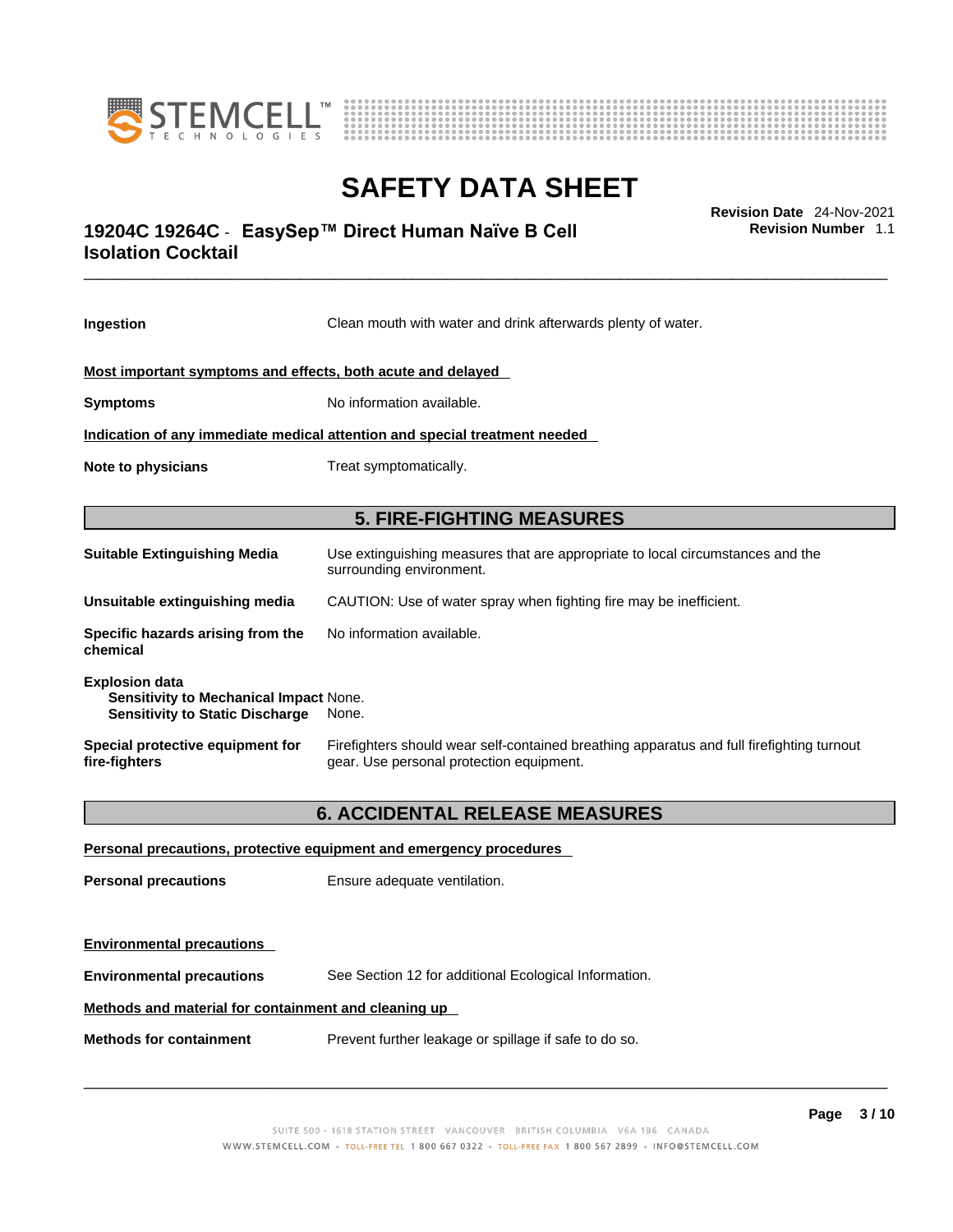



**Revision Number** 1.1

### \_\_\_\_\_\_\_\_\_\_\_\_\_\_\_\_\_\_\_\_\_\_\_\_\_\_\_\_\_\_\_\_\_\_\_\_\_\_\_\_\_\_\_\_\_\_\_\_\_\_\_\_\_\_\_\_\_\_\_\_\_\_\_\_\_\_\_\_\_\_\_\_\_\_\_\_\_\_\_\_\_\_\_\_\_\_\_\_\_\_\_\_\_ **Revision Date** 24-Nov-2021 **19204C 19264C** - **EasySep™ Direct Human Naïve B Cell Isolation Cocktail**

| Methods for cleaning up         | Pick up and transfer to properly labeled containers.                                 |
|---------------------------------|--------------------------------------------------------------------------------------|
| Prevention of secondary hazards | Clean contaminated objects and areas thoroughly observing environmental regulations. |

#### **7. HANDLING AND STORAGE**

| Advice on safe handling                                      | Handle in accordance with good industrial hygiene and safety practice.              |  |
|--------------------------------------------------------------|-------------------------------------------------------------------------------------|--|
| Conditions for safe storage, including any incompatibilities |                                                                                     |  |
| <b>Storage Conditions</b>                                    | Store in accordance with information listed on the Product Information Sheet (PIS). |  |

#### **8. EXPOSURE CONTROLS/PERSONAL PROTECTION**

#### **Control parameters**

**Precautions for safe handling**

**Exposure Limits** This product, as supplied, does not contain any hazardous materials with occupational exposure limits established by the region specific regulatory bodies.

#### **Appropriate engineering controls**

| <b>Engineering controls</b> | Showers              |
|-----------------------------|----------------------|
|                             | Eyewash stations     |
|                             | Ventilation systems. |
|                             |                      |

**Individual protection measures, such as personal protective equipment Eye/face protection** No special protective equipment required. **Skin and body protection** No special protective equipment required. **Respiratory protection** No protective equipment is needed under normal use conditions. If exposure limits are exceeded or irritation is experienced, ventilation and evacuation may be required. **General hygiene considerations** Handle in accordance with good industrial hygiene and safety practice.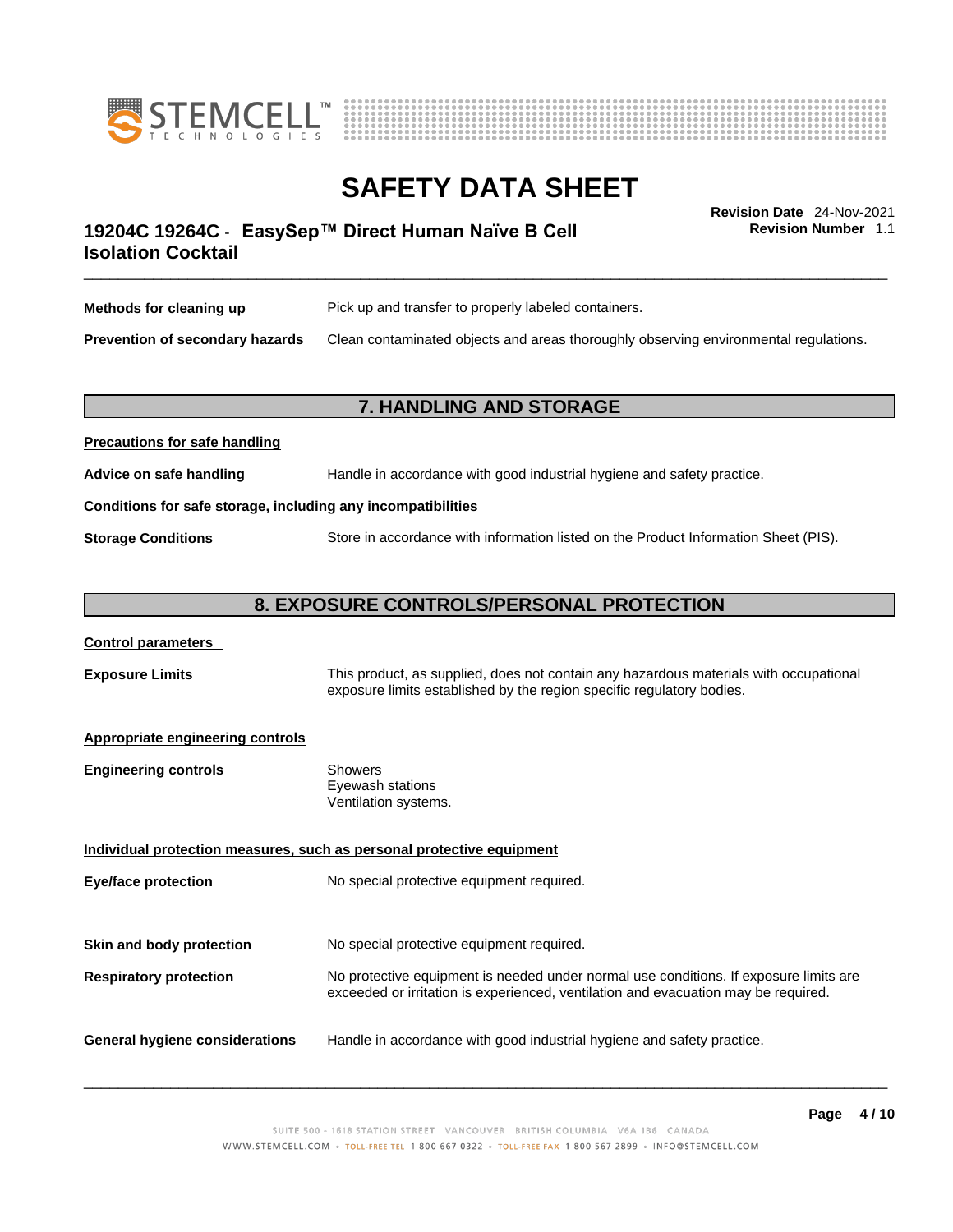



### \_\_\_\_\_\_\_\_\_\_\_\_\_\_\_\_\_\_\_\_\_\_\_\_\_\_\_\_\_\_\_\_\_\_\_\_\_\_\_\_\_\_\_\_\_\_\_\_\_\_\_\_\_\_\_\_\_\_\_\_\_\_\_\_\_\_\_\_\_\_\_\_\_\_\_\_\_\_\_\_\_\_\_\_\_\_\_\_\_\_\_\_\_ **Revision Date** 24-Nov-2021 **19204C 19264C** - **EasySep™ Direct Human Naïve B Cell Isolation Cocktail**

**9. PHYSICAL AND CHEMICAL PROPERTIES Information on basic physical and chemical properties Physical state** Liquid **Appearance** Clear<br> **Color** No int **Color Color Color Color Color Color Color No** data available **Odor Odor Constanting Codor Constanting Codor Codor Codor Codor Codor Codor Codor Codor Codor Codor Codor Codor Codor Codor Codor Codor Codor Codor Codor Codor Codor Codor Codor No data available Explosive properties** No data available **Oxidizing properties** No information available **Other Information Softening point** No information available **Molecular weight** No information available **Molecular formula** No information available<br>**VOC Content (%)** No information available **VOC Content (%) Liquid Density** No information available **Bulk density No information available 10. STABILITY AND REACTIVITY Property CONSCRUTE IN THE VALUES REMARKS • Method pH** No data available None known **Melting point / freezing point Boiling point / boiling range No data available None known Flash point Communist Communist Communist Communist Communist Communist Communist Communist Communist Communist Communist Communist Communist Communist Communist Communist Communist Communist Communist Communist Communi Evaporation rate Reserve ACC** No data available **None known** None known **Flammability (solid, gas)** No data available None known **Flammability Limit in Air None known None known Upper flammability limit:** No data available **Lower flammability limit:** No data available **Vapor pressure No data available None known Vapor density No data available None known Relative density No data available None known** None known **Water solubility No data available** Mome known<br> **Solubility in other solvents** No data available **None known**<br>
None known **Solubility in other solvents** No data available **None known**<br> **Partition coefficient** No data available None known **Partition coefficient**<br> **Autoignition temperature**<br>
No data available **Autoignition temperature** No data available **None known**<br> **Decomposition temperature** No data available None known **Decomposition temperature** No data available None known<br> **Kinematic viscosity** No data available None known **Kinematic viscosity** No data available<br> **Dynamic viscosity** No data available **Dynamic viscosity** None known

**Reactivity No information available.** 

**Chemical stability** Stable under recommended transport or storage conditions.

 $\_$  ,  $\_$  ,  $\_$  ,  $\_$  ,  $\_$  ,  $\_$  ,  $\_$  ,  $\_$  ,  $\_$  ,  $\_$  ,  $\_$  ,  $\_$  ,  $\_$  ,  $\_$  ,  $\_$  ,  $\_$  ,  $\_$  ,  $\_$  ,  $\_$  ,  $\_$  ,  $\_$  ,  $\_$  ,  $\_$  ,  $\_$  ,  $\_$  ,  $\_$  ,  $\_$  ,  $\_$  ,  $\_$  ,  $\_$  ,  $\_$  ,  $\_$  ,  $\_$  ,  $\_$  ,  $\_$  ,  $\_$  ,  $\_$  ,

**Revision Number** 1.1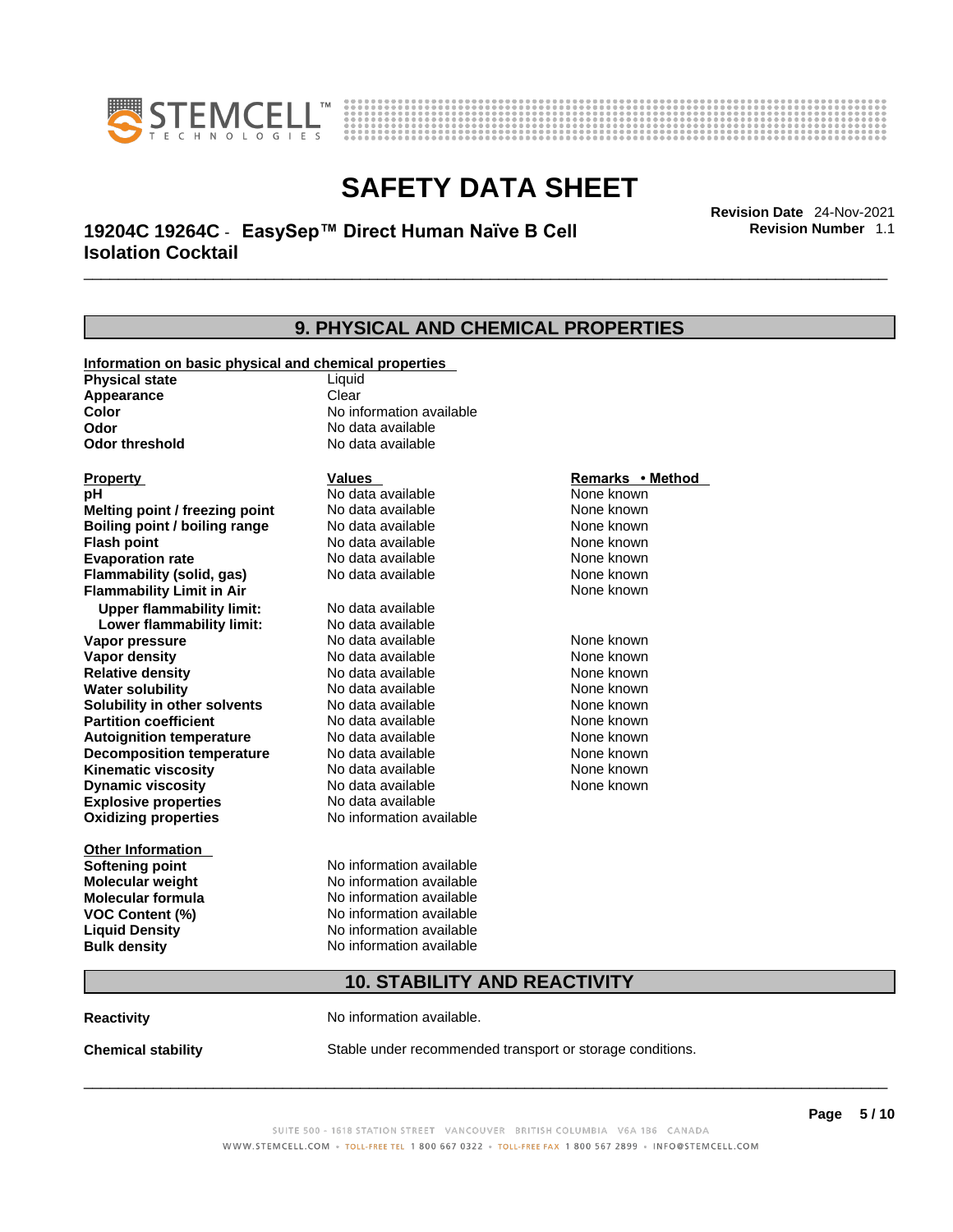



### \_\_\_\_\_\_\_\_\_\_\_\_\_\_\_\_\_\_\_\_\_\_\_\_\_\_\_\_\_\_\_\_\_\_\_\_\_\_\_\_\_\_\_\_\_\_\_\_\_\_\_\_\_\_\_\_\_\_\_\_\_\_\_\_\_\_\_\_\_\_\_\_\_\_\_\_\_\_\_\_\_\_\_\_\_\_\_\_\_\_\_\_\_ **Revision Date** 24-Nov-2021 **19204C 19264C** - **EasySep™ Direct Human Naïve B Cell Isolation Cocktail**

**Revision Number** 1.1

| <b>Possibility of hazardous reactions</b> None under normal processing.    |                                           |
|----------------------------------------------------------------------------|-------------------------------------------|
| <b>Conditions to avoid</b>                                                 | None known based on information supplied. |
| Incompatible materials                                                     | None known based on information supplied. |
| Hazardous decomposition products None known based on information supplied. |                                           |

**11. TOXICOLOGICAL INFORMATION** 

#### **Information on likely routes of exposure**

#### **Product Information**

| Ingestion                                                                              | Specific test data for the substance or mixture is not available. |
|----------------------------------------------------------------------------------------|-------------------------------------------------------------------|
| <b>Skin contact</b>                                                                    | Specific test data for the substance or mixture is not available. |
| Eye contact                                                                            | Specific test data for the substance or mixture is not available. |
| Specific test data for the substance or mixture is not available.<br><b>Inhalation</b> |                                                                   |

**Symptoms** No information available.

**Numerical measures of toxicity**

**Acute toxicity**

**Unknown acute toxicity** 0 % of the mixture consists of ingredient(s) of unknown toxicity

0 % of the mixture consists of ingredient(s) of unknown acute oral toxicity

0 % of the mixture consists of ingredient(s) of unknown acute dermal toxicity

0 % of the mixture consists of ingredient(s) of unknown acute inhalation toxicity (gas)

0 % of the mixture consists of ingredient(s) of unknown acute inhalation toxicity (vapor)

0 % of the mixture consists of ingredient(s) of unknown acute inhalation toxicity (dust/mist) Product Information

#### **Delayed and immediate effects as well as chronic effects from short and long-term exposure**

| <b>Skin</b><br>ion/irritation<br>ı corrosior | No information available. |
|----------------------------------------------|---------------------------|
| <b>IProdi</b><br><b>Information</b><br>ucu.  |                           |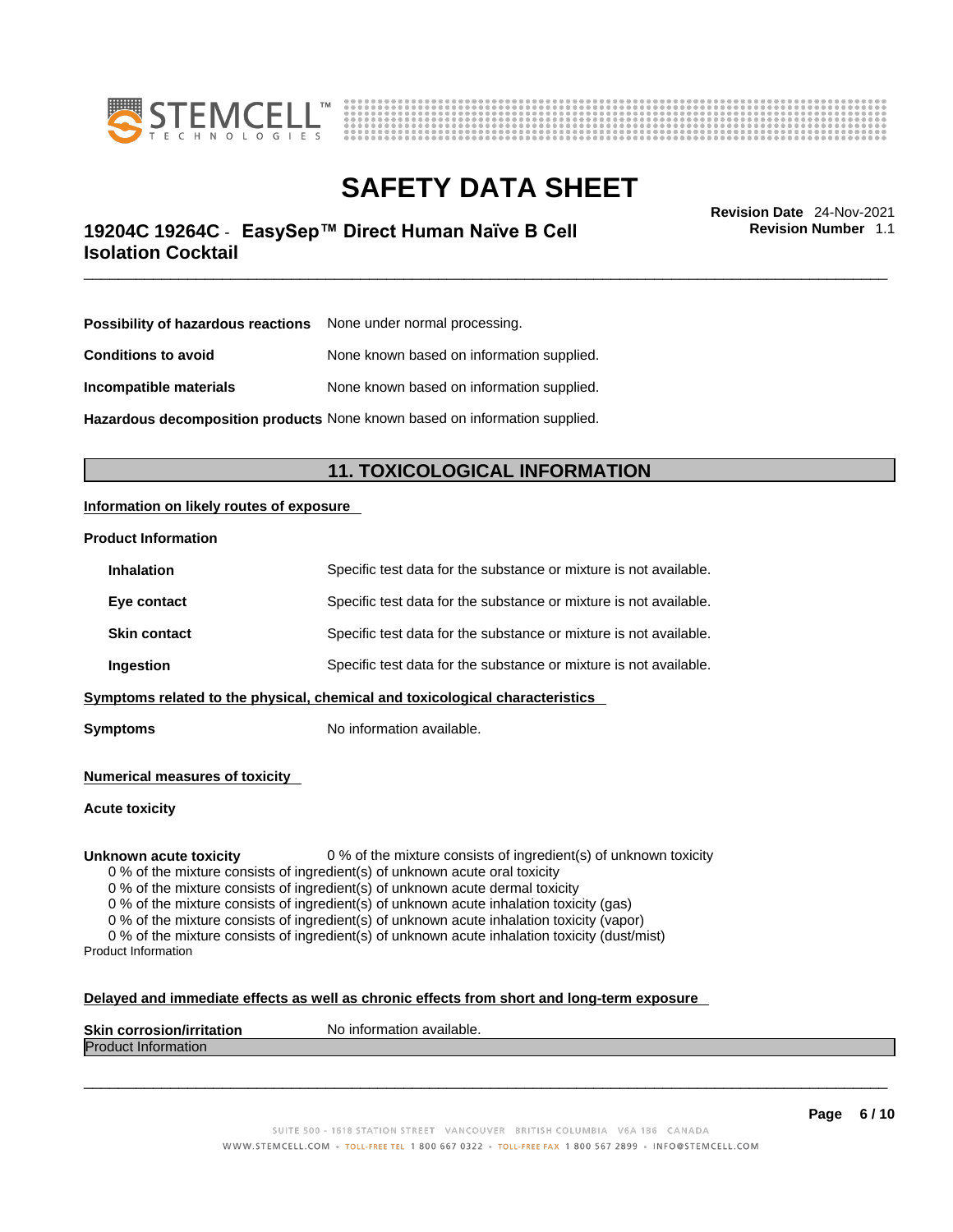



### \_\_\_\_\_\_\_\_\_\_\_\_\_\_\_\_\_\_\_\_\_\_\_\_\_\_\_\_\_\_\_\_\_\_\_\_\_\_\_\_\_\_\_\_\_\_\_\_\_\_\_\_\_\_\_\_\_\_\_\_\_\_\_\_\_\_\_\_\_\_\_\_\_\_\_\_\_\_\_\_\_\_\_\_\_\_\_\_\_\_\_\_\_ **Revision Date** 24-Nov-2021 **19204C 19264C** - **EasySep™ Direct Human Naïve B Cell Isolation Cocktail**

**Revision Number** 1.1

| Serious eye damage/eye irritation                                                          | No information available.  |  |
|--------------------------------------------------------------------------------------------|----------------------------|--|
| <b>Product Information</b>                                                                 |                            |  |
| Respiratory or skin sensitization                                                          | No information available.  |  |
| <b>Product Information</b>                                                                 |                            |  |
| Germ cell mutagenicity                                                                     | No information available.  |  |
| <b>Product Information</b>                                                                 |                            |  |
| Carcinogenicity                                                                            | No information available.  |  |
| <b>Reproductive toxicity</b>                                                               | No information available.  |  |
|                                                                                            | <b>Product Information</b> |  |
| No information available.<br><b>STOT - single exposure</b>                                 |                            |  |
|                                                                                            | <b>Product Information</b> |  |
| No information available.<br><b>STOT - repeated exposure</b><br><b>Product Information</b> |                            |  |
| <b>Aspiration hazard</b>                                                                   | No information available.  |  |

## **12. ECOLOGICAL INFORMATION**

| <b>Ecotoxicity</b><br><b>Product Information</b> |                                    |  |
|--------------------------------------------------|------------------------------------|--|
| <b>Persistence and degradability</b>             | No information available.          |  |
| <b>Bioaccumulation</b>                           | There is no data for this product. |  |
| Other adverse effects                            | No information available.          |  |

### **13. DISPOSAL CONSIDERATIONS**

| Waste treatment methods                |                                                                                                                    |  |
|----------------------------------------|--------------------------------------------------------------------------------------------------------------------|--|
| Waste from residues/unused<br>products | Dispose of in accordance with local regulations. Dispose of waste in accordance with<br>environmental legislation. |  |
| Contaminated packaging                 | Do not reuse empty containers.                                                                                     |  |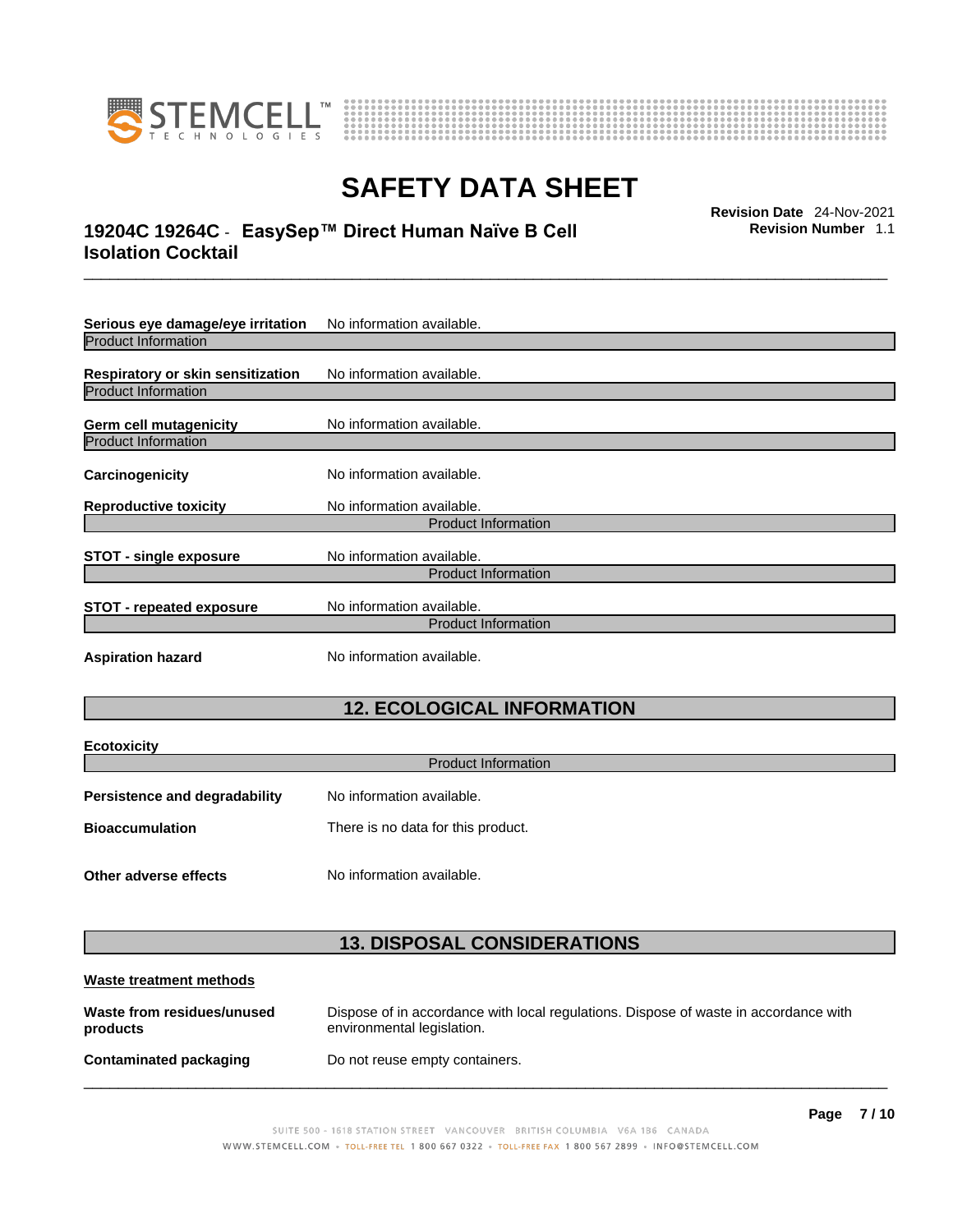



\_\_\_\_\_\_\_\_\_\_\_\_\_\_\_\_\_\_\_\_\_\_\_\_\_\_\_\_\_\_\_\_\_\_\_\_\_\_\_\_\_\_\_\_\_\_\_\_\_\_\_\_\_\_\_\_\_\_\_\_\_\_\_\_\_\_\_\_\_\_\_\_\_\_\_\_\_\_\_\_\_\_\_\_\_\_\_\_\_\_\_\_\_ **Revision Date** 24-Nov-2021 **19204C 19264C** - **EasySep™ Direct Human Naïve B Cell Isolation Cocktail** 

### **14. TRANSPORT INFORMATION**

| <b>DOT</b>  | Not regulated |
|-------------|---------------|
| <u>TDG</u>  | Not regulated |
| MEX         | Not regulated |
| ICAO (air)  | Not regulated |
| IATA        | Not regulated |
| <b>IMDG</b> | Not regulated |
| RID         | Not regulated |
| <b>ADR</b>  | Not regulated |
| <b>ADN</b>  | Not regulated |

### **15. REGULATORY INFORMATION**

| <b>International Inventories</b> |                 |
|----------------------------------|-----------------|
| TSCA                             | Complies        |
| <b>DSL/NDSL</b>                  | Complies        |
| <b>EINECS/ELINCS</b>             | Complies        |
| ENCS                             | Does not comply |
| <b>IECSC</b>                     | Complies        |
| KECL                             | Complies        |
| PICCS                            | Complies        |
| AICS                             | Complies        |
|                                  |                 |

 **Legend:** 

 **TSCA** - United States Toxic Substances Control Act Section 8(b) Inventory

 **DSL/NDSL** - Canadian Domestic Substances List/Non-Domestic Substances List

 **EINECS/ELINCS** - European Inventory of Existing Chemical Substances/European List of Notified Chemical Substances

- **ENCS**  Japan Existing and New Chemical Substances
- **IECSC**  China Inventory of Existing Chemical Substances
- **KECL**  Korean Existing and Evaluated Chemical Substances
- **PICCS**  Philippines Inventory of Chemicals and Chemical Substances
- **AICS**  Australian Inventory of Chemical Substances

 $\_$  ,  $\_$  ,  $\_$  ,  $\_$  ,  $\_$  ,  $\_$  ,  $\_$  ,  $\_$  ,  $\_$  ,  $\_$  ,  $\_$  ,  $\_$  ,  $\_$  ,  $\_$  ,  $\_$  ,  $\_$  ,  $\_$  ,  $\_$  ,  $\_$  ,  $\_$  ,  $\_$  ,  $\_$  ,  $\_$  ,  $\_$  ,  $\_$  ,  $\_$  ,  $\_$  ,  $\_$  ,  $\_$  ,  $\_$  ,  $\_$  ,  $\_$  ,  $\_$  ,  $\_$  ,  $\_$  ,  $\_$  ,  $\_$  ,

**Revision Number** 1.1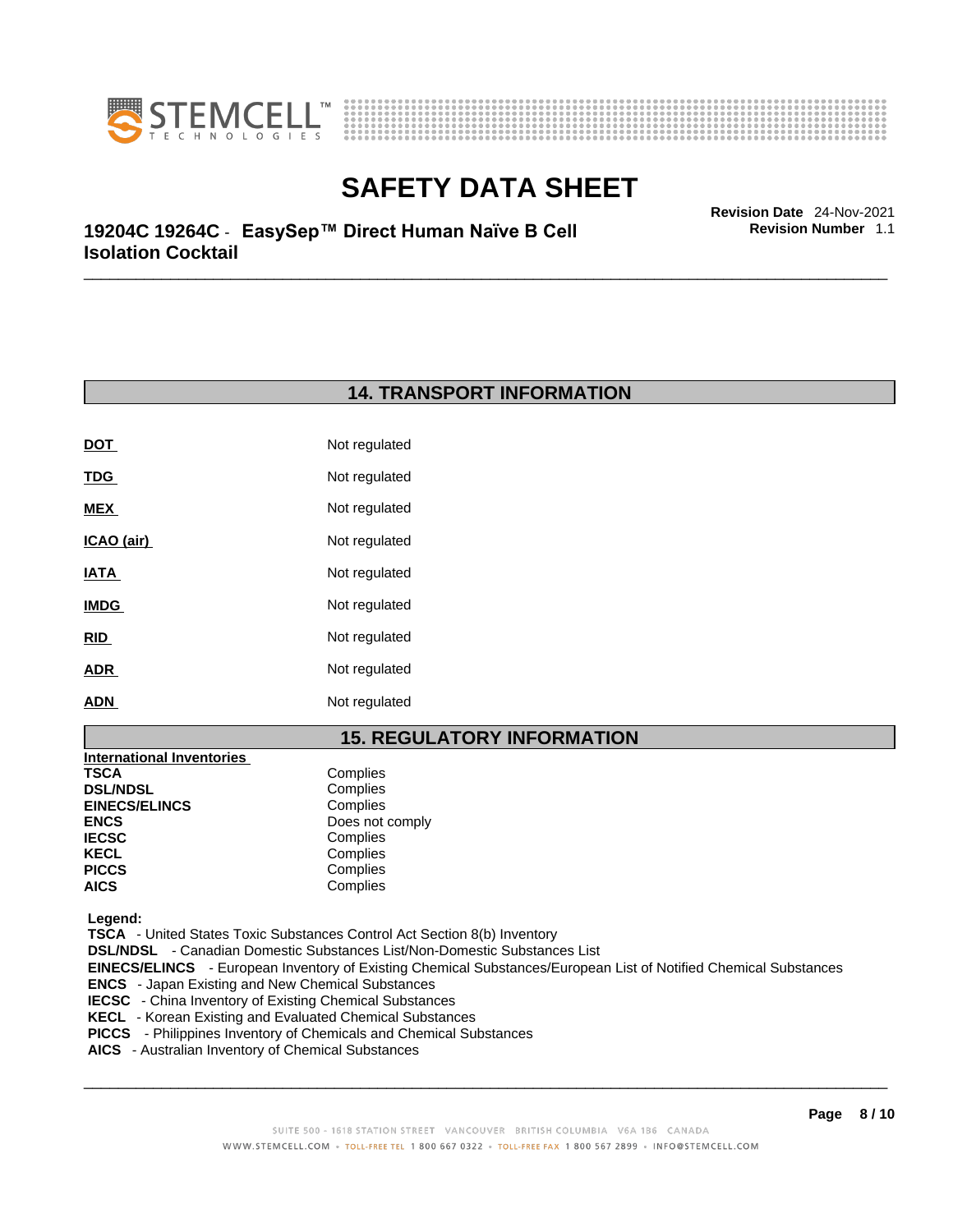



### \_\_\_\_\_\_\_\_\_\_\_\_\_\_\_\_\_\_\_\_\_\_\_\_\_\_\_\_\_\_\_\_\_\_\_\_\_\_\_\_\_\_\_\_\_\_\_\_\_\_\_\_\_\_\_\_\_\_\_\_\_\_\_\_\_\_\_\_\_\_\_\_\_\_\_\_\_\_\_\_\_\_\_\_\_\_\_\_\_\_\_\_\_ **Revision Date** 24-Nov-2021 **19204C 19264C** - **EasySep™ Direct Human Naïve B Cell Isolation Cocktail**

**Revision Number** 1.1

#### **US Federal Regulations**

#### **SARA 313**

Section 313 of Title III of the Superfund Amendments and Reauthorization Act of 1986 (SARA). This product does not contain any chemicals which are subject to the reporting requirements of the Act and Title 40 of the Code of Federal Regulations, Part 372.

| SARA 311/312 Hazard Categories    |    |  |
|-----------------------------------|----|--|
| Acute health hazard               | N٥ |  |
| <b>Chronic Health Hazard</b>      | No |  |
| Fire hazard                       | No |  |
| Sudden release of pressure hazard | No |  |
| <b>Reactive Hazard</b>            | No |  |
|                                   |    |  |

#### **CWA** (Clean Water Act)

This product does not contain any substances regulated as pollutants pursuant to the Clean Water Act (40 CFR 122.21 and 40 CFR 122.42).

#### **CERCLA**

This material, as supplied, does not contain any substances regulated as hazardous substances under the Comprehensive Environmental Response Compensation and Liability Act (CERCLA) (40 CFR 302) or the Superfund Amendments and Reauthorization Act (SARA) (40 CFR 355). There may be specific reporting requirements at the local, regional, or state level pertaining to releases of this material.

#### **US State Regulations**

#### **California Proposition 65**

This product does not contain any Proposition 65 chemicals.

#### **U.S. State Right-to-Know Regulations**

#### **US State Regulations**

| Chemical name            | New Jersey | <b>Massachusetts</b> | Pennsylvania |
|--------------------------|------------|----------------------|--------------|
| Water                    |            |                      |              |
| 7732-18-5                |            |                      |              |
| Sodium Phosphate Dibasic |            |                      |              |
| 7558-79-4                |            |                      |              |

#### **U.S. EPA Label Information**

#### **EPA Pesticide Registration Number** Not applicable